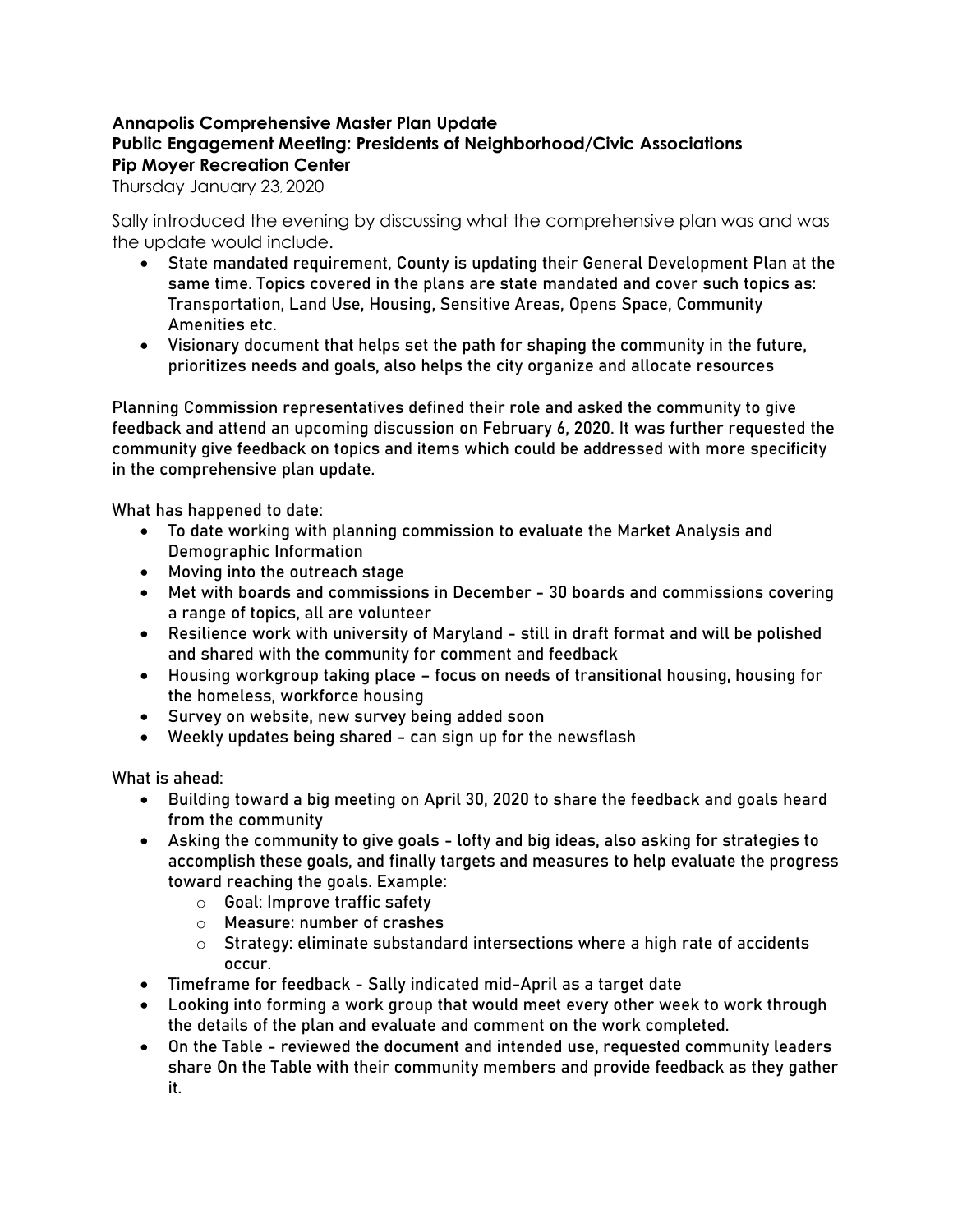### Participant Question:

## Question: Participant asked if the Anne Arundel GDP and Annapolis Comp Plan are interrelated documents and prepared together?

Response: The two plans do try to work together, and each team communicates with the other, but each municipality has its own resources and needs, so while they work together the also operate independently of each other.

#### Question: How is the plan used and put into action once complete?

Response: once the plan is complete the recommendations are put into action – two significant ways is through changes in law and capital budget. Need money and political support.

- 1. If the plan calls for a certain building height, then the zoning ordinance would be updated, or a law may be changed.
- 2. Larger projects identified in the plan would be put into the city budget and funded by City council for implementation.

## Question: Does the plan account for situations where policy in the plan is not accomplished or becomes outdated, ie., How is the plan flexible?

Response: some plans allow for and facilitate an iterative process for a checks and validation of the plan to confirm progress or the need for updating the direction and possibly redirecting the plan or initiative. A process can be looked into and discussed as the team moves forward with the plan update.

# Question: Has the City considered having focus groups for the Comp plan to allow individuals with specific interests to participate and give feedback.

Response: City Staff indicated they would be meeting with various existing stakeholder groups and commissions around specialized topics but could also use look into facilitating additional group meetings to speak about specialized topics or dedicate each meeting of the Nitty Gritty Committee to a specific topic.

### Question: Is public safety a topic in the comp plan? It is a top tier topic in many communities.

Response: the City is looking into including a public safety topic in the Healthy Community chapter of the comp plan.

Question: what impact feedback from individuals who own homes vs. renters have on the plan and how does this fact play into how the input is taken into consideration? Sometimes, renters are less engaged, and would there be any consideration to how a renters feedback would be taken into consideration?

Response: Feedback from anyone who provides it will be considered and taken with the same weight.

Comment: The group had a brief discussion on the topic of accessory dwelling units and the challenges currently facing the community.

Comment: it was indicted a lack of communication and collaboration between city, state, and county and indicated additional communication was needed and is being sought